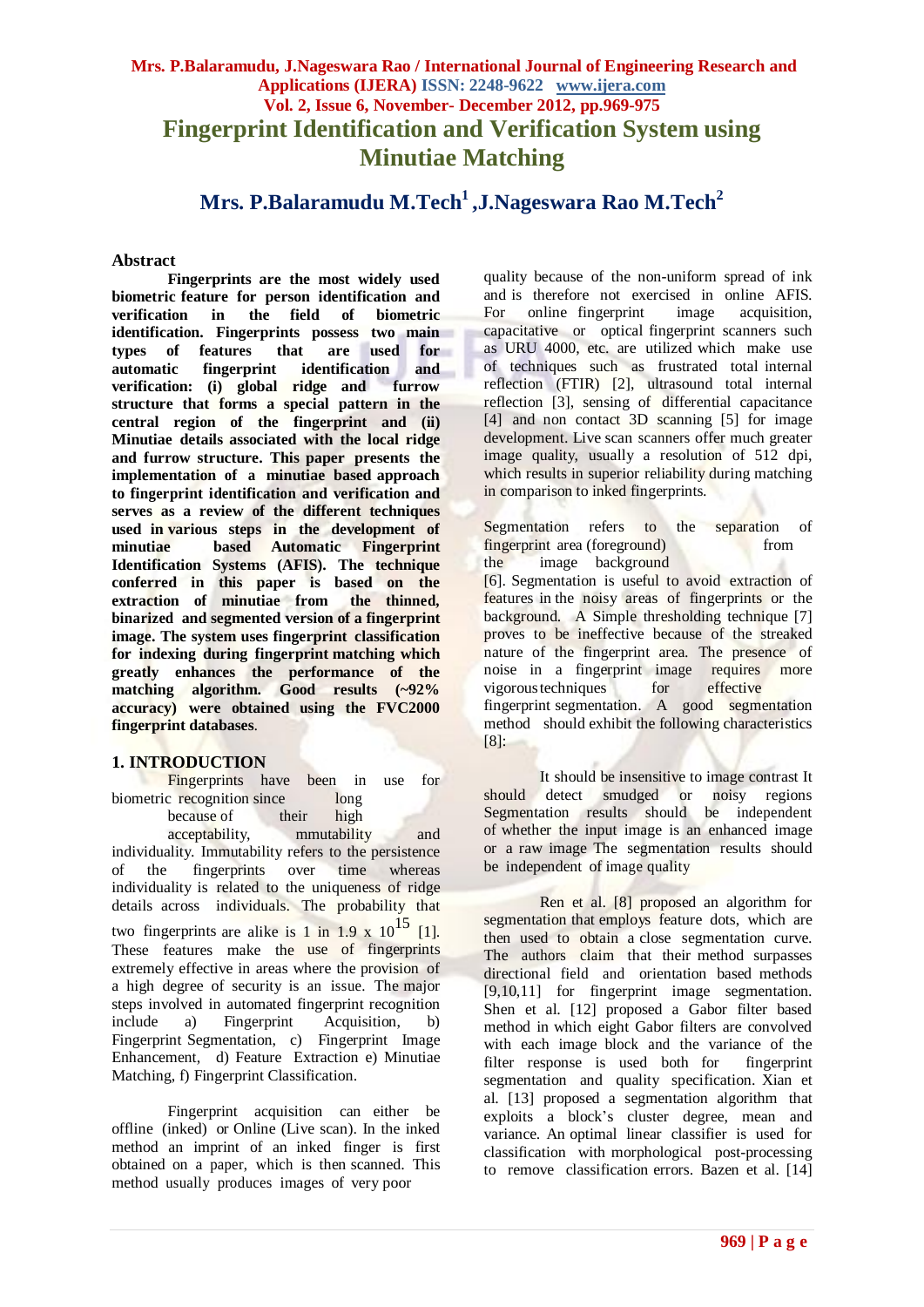proposed a pixel wise technique for segmentation involving a linear combination of three feature vectors (i.e. gradient coherence, intensity mean and variance). A final morphological postprocessing step is performed to eliminate holes in both the foreground and background. In spite of its high accuracy this algorithm has a very high computational complexity, which makes it impractical for real time processing. Klein et al. [15] proposed an algorithm that employs HMMs to remove the problem of fragmented segmentation encountered during the use of different segmentation algorithms.

For a good quality fingerprint feature extraction is much easier, efficient and reliable in comparison to a relatively lower quality fingerprint. The quality of fingerprints is degraded by skin conditions (e.g. wet or dry, cuts and bruises), sensor noise, non-uniform contact with sensor surface, and inherently low quality fingerprint images (e.g. those of elderly people, laborers). A significant percentage of fingerprints are of poor quality, which must be enhanced for the recognition process to be effective. Thereare two major objectives of fingerprint enhancement i.e. i) to increase the contrast between ridges and valleys and ii) to connect broken ridges. These objectives can be fulfilled by using a contextual filter whose characteristics vary according to the local context to be used for fingerprint enhancement instead of conventional image filters. The filter should posses the following characteristics:

It should provide a low pass (averaging) effect along the ridge direction with the aim of linking small gaps and filling impurities due to pores or noise.

It should have a band pass (differentiating) effect in the direction orthogonal to the ridges in order to increase the discrimination between ridges and valleys and top separate parallel linked ridges.

Sherlock et al. [16] proposed an algorithm for fingerprint image enhancement that employs position-dependent Fourier-domain-filtering-based orientation smoothing and thresholding technique. Greenberg et al. [17] proposed two schemes for fingerprint enhancement. One method uses local histogram equalization, Wiener filtering, and image binarization whereas the other method uses a unique anisotropic filter for direct grayscale enhancement. O"Gorman et al. [18,19] proposed a contextual filter based approach that utilizes four main parameters of fingerprint images at a given resolution i.e. maxima and minima of the ridge and valley widths to form a mother filter whose rotated versions are then convolved with the image to yield the enhanced output. Hong et al.

[20] proposed an effective method based on Gabor filters for image enhancement. Gabor filters fulfill the requirements of a good fingerprint enhancement filter mentioned earlier as they possess both the differentiating and averaging effects. Slight modifications to this technique were made by Greenberg et al. [21]. Jiangwei et al. [22] modified the technique given by [20]. Their approach models the sinusoidal shape of the ridge-valley structure in a closer manner and gives better results. Tico et al. [23] made use of a ridge detecting technique based on the second directional derivative of the image to carry out fingerprint enhancement. Watson et al. [24] multiplied the Fourier transform of each  $32x32$  block by its power spectrum raised to a power k to produce an efficient technique that can find its use in online fingerprint recognition systems. Fingerprints possess two major types of features: special type of pattern formed by the ridge and furrow structures in the central region of the fingerprints and minutiae details associated with local ridges and furrows. Minutiae are minute details such as ridge endings (a point where a ridge ends abruptly) or a ridge bifurcation (where a ridge breaks up into two ridges). Minutiae are characterized by the position, direction and type (Ridge ending or bifurcation). The global features are used for fingerprint classification into six major classes whereas the minutiae details are used for fingerprint based person identification. Fingerprint analysts utilize the minutiae information for fingerprint identification and it is the most established technique in the field of AFIS. The accuracy of the technique is dependent upon the precision in the extraction of minutiae. There are two major type of methods that are

- 1. Fingerprint database
- 2. Fingerprint features database
- 3. Enrollment Module

used for minutiae extraction i) binarization based methods and ii) direct gray scale methods. In binarization-based methods some information is lost during binarization that can degrade the performance of the minutiae extractor. Direct gray scale methods overcome these problems but may be difficult to implement and time consuming to operate. The typical approach for a binarization-based method involves a priori enhancement, binarization and then thinning. Various binarization and thinning approaches are discussed in [25, 26, 27, 28, 29]. Once a binary skeleton has been obtained, a simple image scan allows the pixels corresponding to the minutiae to be detected by finding the crossing number. The minutiae obtained as a result of minutiae extraction need to be filtered in order to remove the false minutiae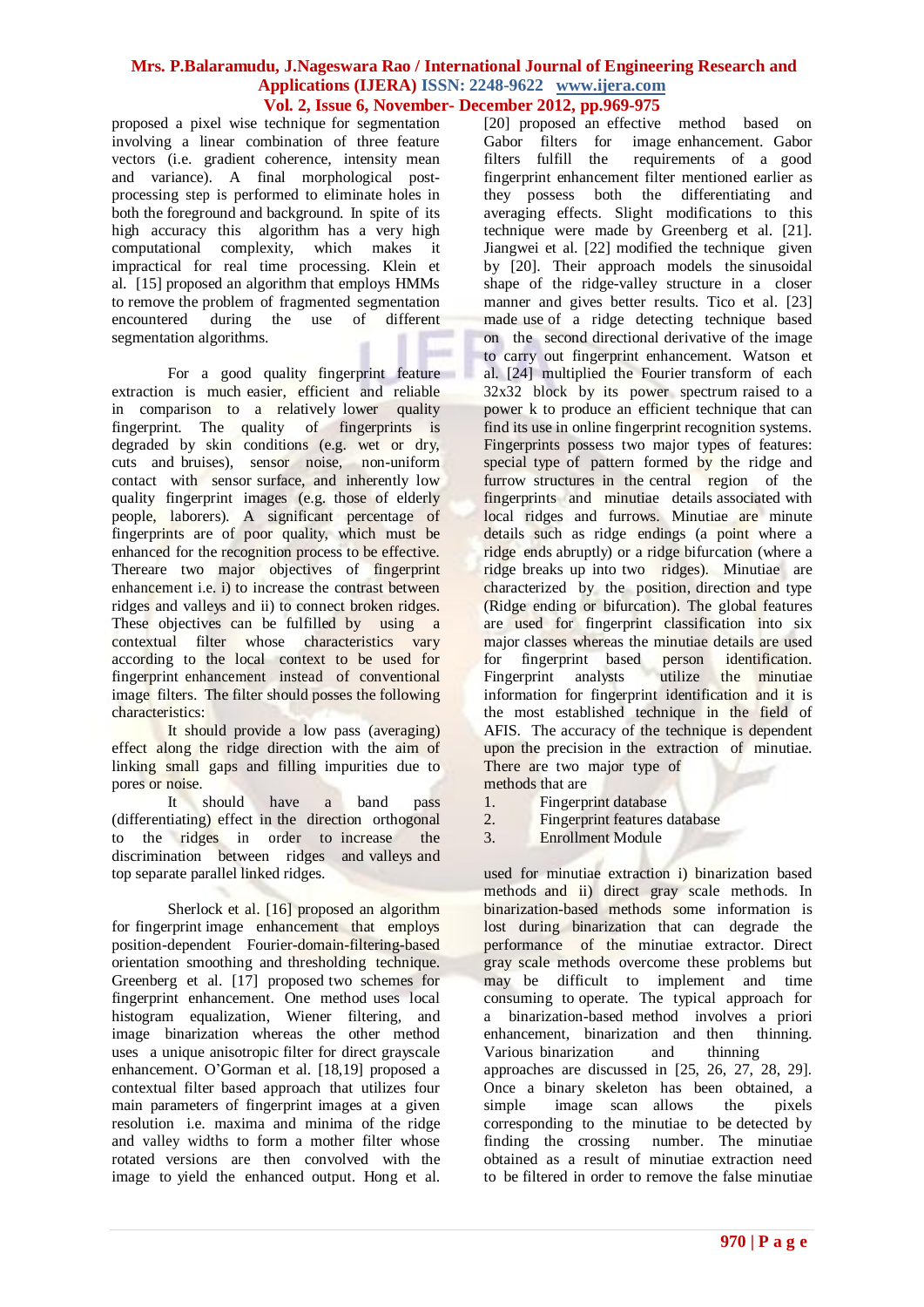introduced. Various minutiae filtering techniques are proposed in [30,31].

During enrollment the minutiae set obtained from an individual"s fingerprint is stored as a template for that subject. In the authentication module, the fingerprint given as input is compared or matched with the templates to provide the decision of authentication. This process is known as minutiae matching. For minutiae matching to be effective the input fingerprint should be registered to the template fingerprint using the minutiae information of both the fingerprints. After registration the both the fingerprints. minutiae sets are compared using the spatial distance, which must be smaller than a particular threshold for two minutiae to be declared as matched. A minutia matching is usually performed by using Hough transform [32,33] or by pre- alignment [34].

Fingerprint classification is the process of classifying a given fingerprint into a number of classes such as left loop, right loop, whorl, arch and tented arch, double loop etc. Fingerprint classification is used for indexing in the fingerprint database and can greatly improve the performance of an AFIS. A typical fingerprint classification approach is based on the extraction of fingerprint singular points (core and delta) and the implementation of a rule based classification system that takes its decision based on the number and placement of core and delta in a fingerprint. Different classification algorithms are proposed in [35,36,37].

The rest of the paper is organized as follows: Section II gives details about the method used, section III exhibits the results with section IV giving the conclusions.

### **II. IMPLEMENTATION OF THE AFIS**

This paper introduces a prototype automatic identity authentication system that is capable of authenticating the identity of an individual, using fingerprints. The main components of the AFIS are

The fingerprint database stores the fingerprint images. for this purpose. The features extracted from these fingerprints are stored in the features database along with the person ID. The objective of the enrollment module is to admit a person using his/her ID and fingerprints into a fingerprints database after the process of feature extraction. These features form a template that is used to determine or verify the identity of the subject, formulating the process of authentication. The component of the AFIS used for authentication is referred to as the authentication

module. Figure 1 illustrates the different steps involved in the development of the AFIS. The details of these steps are given in the following subsections



## **I. Fingerprint Segmentation**

Fingerprint segmentation is an important part of a fingerprint identification and verification system. However the time spent in segmentation is also crucial. The algorithms presented in [13] and [14] work quite well in the extraction of the required region but these algorithms have very high computational cost. We have developed an efficient algorithm that works with acceptable performance and has a lower computational cost. This algorithm is based only on the block coherence of an image. Coherence gives us a measure of how well the gradients of the fingerprint image are pointing in the same direction. In a window of size WxW around a pixel, the coherence is defined as:

Where  $G_X$  and  $G_Y$  are the local gradients along X and Y directions respectively. The resulting gradient coherence image is smoothed by the use of a Gaussian smoothing filter to give a coherence image  $C(x, y)$ . The smoothed image is then binarized to produce a segmentation mask CB. The binarization is carried out by global thresholding as

$$
1 \t C(i, j) > M_C \t 0.5S_C
$$
  
CB (i, j) = 0 Otherwise (2)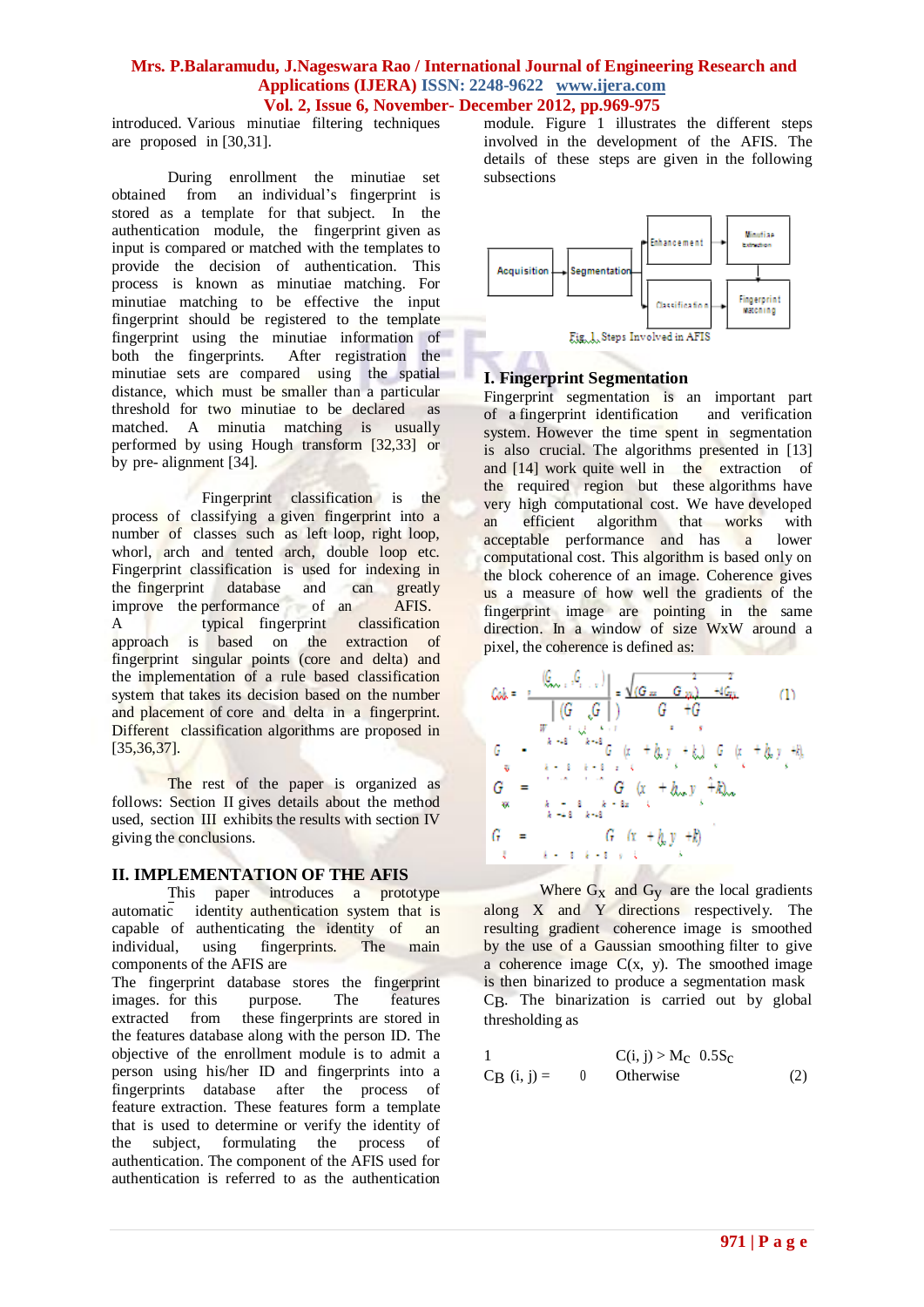

AΒ CD A. Original image, B. Coherence image,

C. Segmentation Mask. D) Segmented

Mc is the global mean of the coherence image and  $S_c$  is its global standard deviation. Holes in the segmentation mask are removed using morphological post processing. This mask on pixel -wise multiplication with the fingerprint image gives the segmented image. (see figure 2)

## **II. Fingerprint Enhancement**

The fingerprint enhancement algorithm mentioned in [20] was found to be suitable for this application and was therefore used in the system. Better results are obtained using [22] but it is slightly more time consuming. This algorithm calls for the development of a ridge frequency image IRF and ridge orientation IRO image for a fingerprint. Gabor filters are used to enhance the fingerprint utilizing the ridge frequency and ridge orientation information obtained from the frequency and orientation images obtained earlier. The enhanced image IE is then binarized using adaptive thresholding to give a binarized image IEB. The binarized image is thinned to give IT. The thinned version is used for minutiae extraction.(see figure 3)



Fig. 3: Steps required for feature extraction A B C D

- A. Orientation Field, B. Ridge Frequency Image
- C. Enhanced Image D. Thinned Image

## **IV. Minutiae Extraction**

Minutiae extraction was carried out using the crossing number approach [39]. Crossing number of pixel  $p'$  is defined as half the sum of the differences between pairs of adjacent pixels defining the 8-neighborhood of "p". Mathematically

cn ( p ) =  $\frac{1}{2}$  val ( pi mod8 ) val ( pi 1 ) (3)  $2 i=1..8$ 

Where p<sub>0</sub> to p<sub>7</sub> are the pixels belonging to an ordered sequence of pixels defining the 8 neighborhood of p and val (p) is the pixel value.



Fig. 4: cn  $(p)=2$ , cn  $(p)=3$  and cn  $(p)=1$  representing a non- minutiae region, a bifurcation and a ridge ending

Crossing numbers 1 and 3 correspond to ridge endings and ridge bifurcations respectively. An intermediate ridge point has a crossing number of 2. The minutiae obtained from this algorithm must be filtered to preserve only the true minutiae. The different types of false minutiae introduced during minutiae extraction include spike, bridge, hole, break, Spur, Ladder, and Misclassified Border areas. (See figure 5)



Fig. 5 Types of false minutiae **ABCDEF** A. Spike, B. Bridge, C. Hole, D. Break, E. Spur F. Ladder

The number of minutiae in a given area is also limited therefore the minutiae density must also be kept in check. In order to filter out these false minutiae a 3 level-filtering process is applied: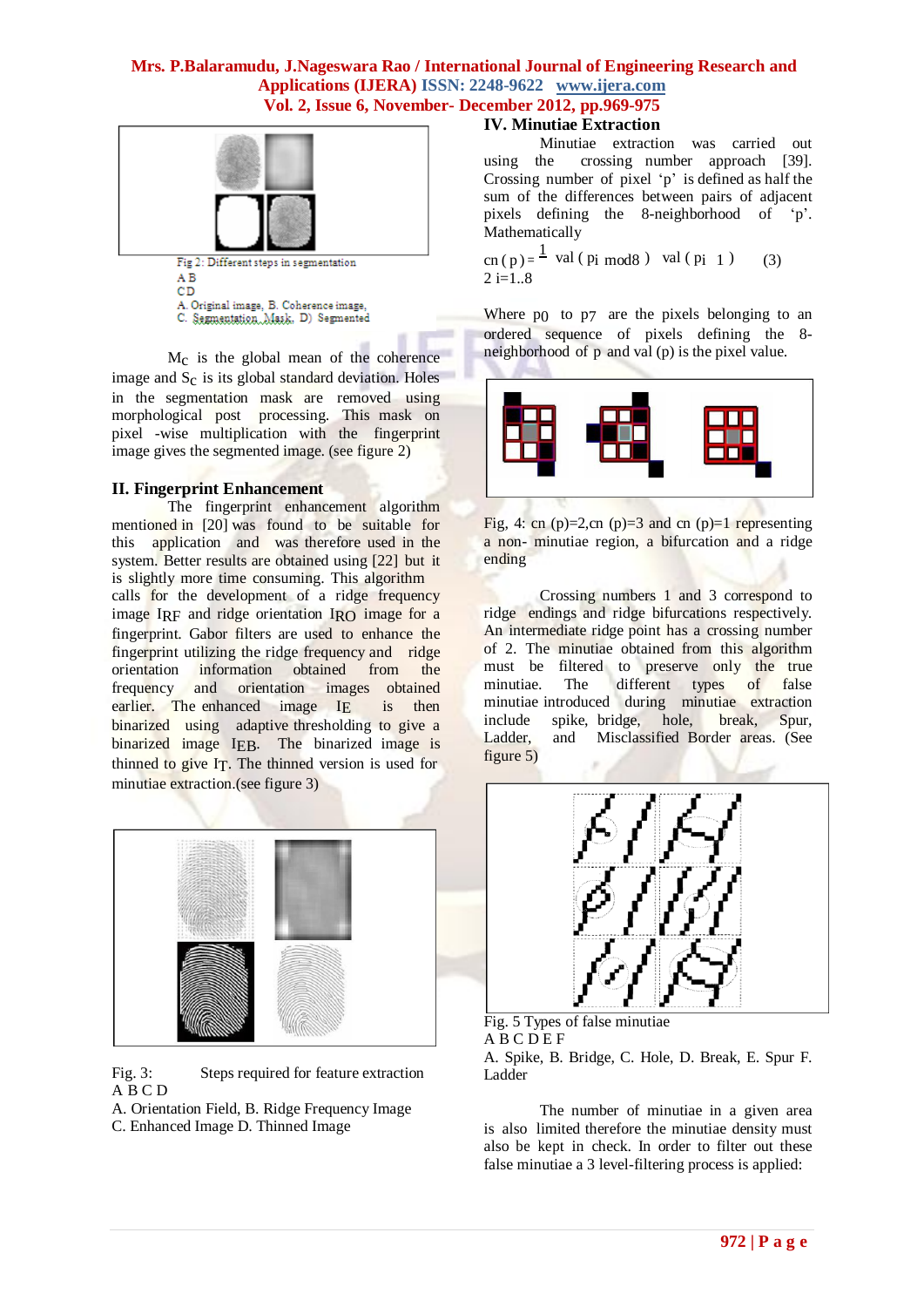Level 1: Removes the false ridge endings created as a result of the application of minutiae extraction algorithm at the ends of the thinned image.

Level 2: Removes the first five types of minutiae mentioned above using the rule based morphological minutiae filtering approach given by [40].

Level 3: This stage limits the maximum number of minutiae present in the thinned image to a pre-specified threshold.

A minutiae m is described by the triplet  $m=\{x, y, \dots \}$ , where x, y indicate the minutiae location coordinates and denotes the minutiae orientation, which is the orientation evaluated for the minutiae location from the orientation image obtained during the orientation image obtained during the enhancement process. The minutiae type is not being used during the matching process since minutiae type can be inverted due to enhancement and binarization steps.



Fig. 6. Filtered and Unfiltered Minutiae Sets

### **V. Minutiae Matching**

Let  $T$  and  $I$  be the representation of the template and input fingerprint, respectively. Let the minutiae sets of the two fingerprints be given by:  $T = \{m_1, m_2, ..., m_m\}$   $m_i = \{x_i, y_i, i\}$ , i  $=1..m$ 

 $I = \{m_1, m_2, ..., m_n\}$   $m_j = \{x, y, y, j\}$ ,  $j = 1..n$ A minutia mj' in I and a minutia m<sub>i</sub> in T are considered to be matched if their spatial and orientation differences are within specified thresholds  $r_0$  and  $\qquad \qquad$  o. Minutia matching was carried out by using the approach given in [32]. In this approach the minutiae sets are first registered using a derivative of the Hough transform (Figure. 7) followed by fingerprint matching using spatial and orientation-based distance computation. The matching algorithm returns a percentage match score, which is then used to take the match-no match decision based on the security criterion.

### **VI. Fingerprint Classification**

Fingerprint classification was carried out by the extraction of the singular points from the fingerprint image using the approach presented by [41] (see figure 8). After the extraction of singular points the approach mentioned in [42] was used to perform a rule-based classification. The



Fig. 7 A. Unregistered, B.Registered Minutiae Sets



Fig. 8 Original Image an the extracted singular points introduction of fingerprint classification greatly improves the matching time especially for large databases.

#### **III. RESULTS AND DISCUSSION**

The system was tested on the FVC 2000 database [38]. The database used was developed using low cost capacitative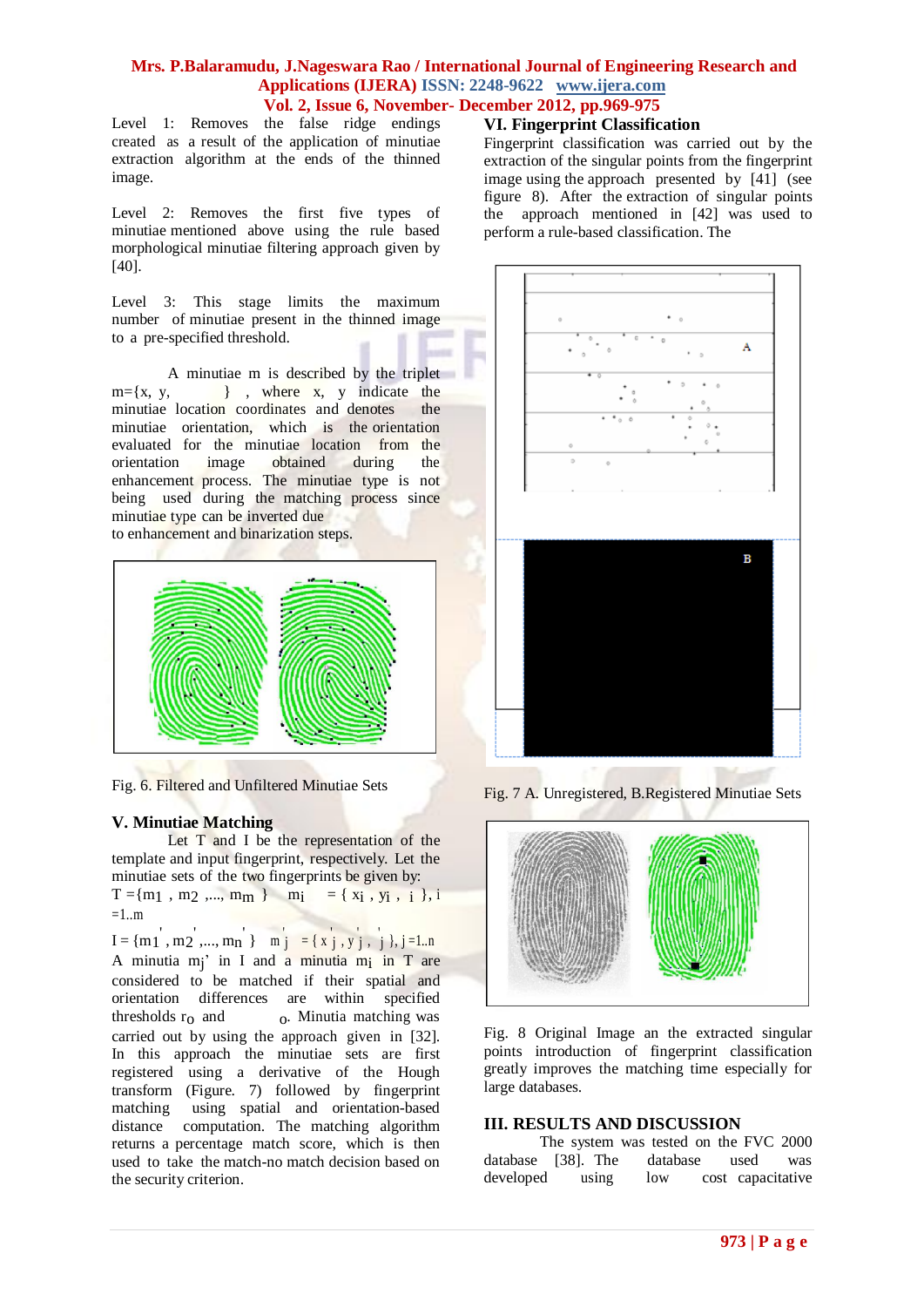fingerprint scanners. The database contains a total of about 800 fingerprints of 110 different fingers. The accuracy of the system is quantified in terms of false acceptance ratio (FAR) and the false rejection ration (FRR). An FAR of 1% was obtained for an FRR of 7% for this database. The Equal error rate (FAR=FRR) for the system mentioned was found to be 5% that implies an accuracy of 95%. The system can handle 180<sup>O</sup> of rotation in a fingerprint image. The system was implemented using MATLAB 6.5 [43] and the time taken for processing a single fingerprint is 12s on a 2.2 GHz P4.with a 496MB RAM These results have been obtained without code optimization. The system will be implemented in C++ after code optimization, which would further reduce the total processing time.

### **IV. CONCLUSION:**

The paper presents an overview of the different steps involved in the development of a fingerprint based person identification and verification system. We have also proposed the design and development of a minutiae based AFIS. The system developed is still a prototype version and needs improvements for decreasing the time spent during fingerprint processing and the reduction in the number of false acceptances and rejections made by the algorithm. Work is currently underway on some modifications to the matching mechanism, which would further improve the system's accuracy.

## **REFERENCES:**

- [1] W. F. Leung, S. H. Leung, W. H. Lau, And A. Luk, Fingerprint Recognition Using Neural Network, Neural Networks For Signal Processing Proceedings Of The 1991 IEEE Workshop
- [2] M. Hartman, "Compact" Fingerprint Scanner Techniques" In Proc. Biometric Consortium Meeting, San Jose, Ca, June 1996
- [3] J. Schneider, "Improved Image Quality Of Live Scan Fingerprint Scanners Using Acoustic Backscatter Measurements," In Proc. Biometric Consortium 8th Meeting, San Jose, Ca, June 1996.
- [4] K. McCalley, D. Setalk, S. Wilson, And J. Schmitt "Improved Image Quality Of Live Scan Fingerprint Scanners Using AcousticBackscatter Measurements," In Proc. Biometric Consortium 8th Meeting, San Jose, Ca, June 1996.
- [5] F.R. Livingstone, L. King, J.A. Beraldin And M. Rioux, "Development Of A Real-Time Laser Scanning System For Object Recognition, Inspection, And Robot Control," In Proc.

Spie Telemanipulator Technology And Space Telerobotics, Boston, Ma, Sept. 1993. Vol. 207, Pp. 454-461

- [6] "A Handbook Of Fingerprint Recognition", Maltino, Maio, Jain And Prabhakar. Springer Press.
- [7] "Digital Image Processing", Gonzalez And Woods, Aw, Ma 1992
- [8] Ren Qun, Tian Jie, Zhang Xiaopeng, Automatic Segmentation Of Fingerprint Images, Chinese Academy Of Sciences, P.R. China
- [9] Mehtre, Murthy, Kapoor and Chatterjee, "Segmentation Of Fingerprint Images Using The Directional Image" Pattern Recognition, Vol. 20, 1987.
- [10] Ratha, Chen and Jain., "Adaptive Flow Orientation Based Feature Extraction In Fingerprint Images", Pattern Recognition, Vol .28, 1995
- [11] Maio and Maltoni, "Direct Grayscale Minutiae Detection In Fingerprints", IEEE Transaction On Pattern Analysis And Machine Intelligence, 1999
- [12] Shen, Kot and Koo, "Quality Measures Of Fingerprint Images", In Proc. Int. Conf. On Audio And Video Based Biometric Person Authentication
- [13] Xinjian Chen, Jie Tian, Jiangang Cheng, And Xin Yang, "Segmentation Of Fingerprint Images Using Linear Classifier", EURASIP JASP 2004:4 (2004)
- [14] Bazen and Garez., "Segmentation Of Fingerprint Images", In Proc. Workshop On Circuits Systems And Signal Processing, , 2001
- [15] Stefan Klein, Asker Bazen, And Raymond Veldhuis, "Fingerprint Image Segmentation Based On Hidden Markov Models"
- [16] Sherlock, Monro and Millard., Algo For Enhancing Fingerprint Images, Electronic Letters, 1992
- [17] Shlomo Greenberg, Mayer Aladjem, Daniel Kogan, "Fingerprint image enhancement using filtering techniques" Real-Time Imaging Volume 8, Issue 3 (June 2002) Pages: 227 – 23, 2002
- [18] O"Gorman And Nickerson, "Matched Filter Design For Fingerprint Image Enhancement", Pattern Recognition, 1988
- [19] O"Gorman And Nickerson, "An Approach To Fingerprint Filter Design", Pattern Recognition, 1988 [20] Hong, Wan And Jain, "Fingerprint Image Enhancement: Algorithm And Performance Evaluation", IEEE Transaction On Pattern Analysis And Machine Intelligence, 1998
- [21] Shlomo Greenberg, Mayer Aladjem,